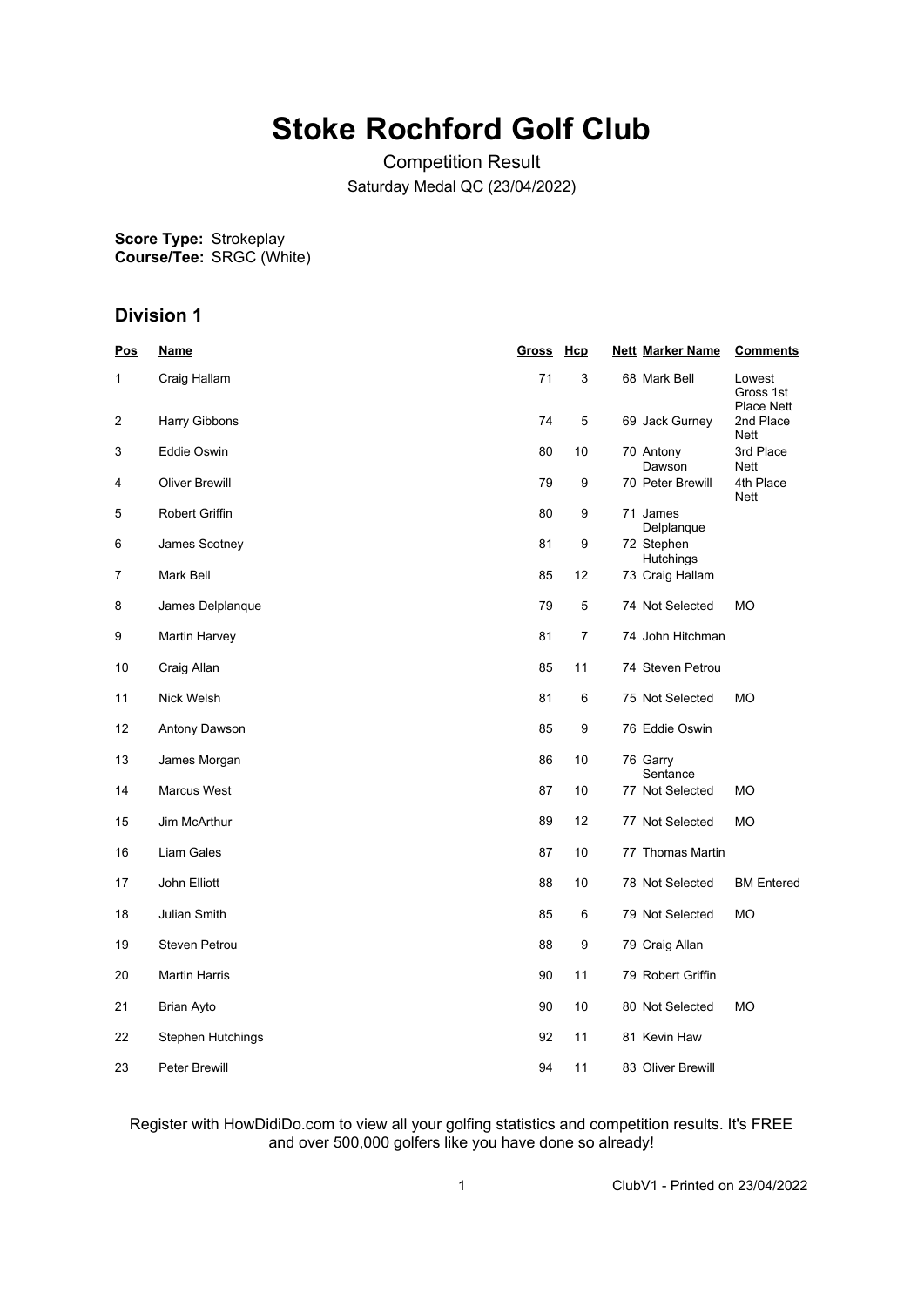**Score Type: Course/Tee:** Strokeplay SRGC (White)

## **Division 1**

| Pos | Name        | Gross Hcp |      | <b>Nett Marker Name Comments</b> |  |
|-----|-------------|-----------|------|----------------------------------|--|
| 24  | Nick Watson | NR I      | -6 - | NR David Esswood                 |  |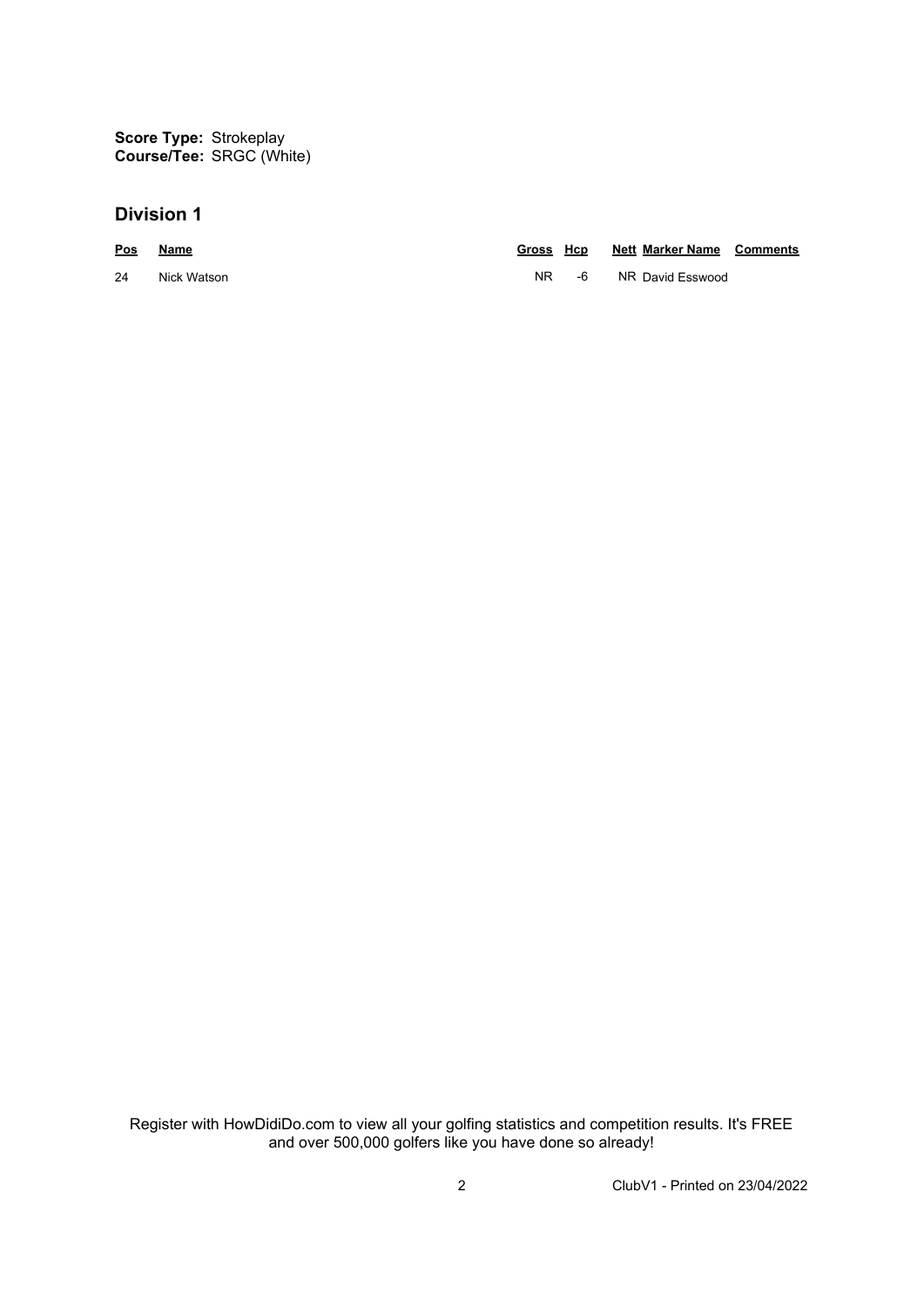**Score Type: Course/Tee:** Strokeplay SRGC (White)

# **Division 2**

| <u>Pos</u>     | <b>Name</b>             | <b>Gross</b> | Hcp | <b>Nett Marker Name</b>  | <b>Comments</b>                          |
|----------------|-------------------------|--------------|-----|--------------------------|------------------------------------------|
| 1              | Nick Thompson           | 87           | 21  | 66 Not Selected          | 1st Place<br>Nett (MO)                   |
| $\overline{c}$ | Kevin Bond              | 86           | 18  | 68 Not Selected<br>(MO)  | Lowest<br>Gross 2nd<br><b>Place Nett</b> |
| 3              | Paul Hassall            | 89           | 20  | 69 Not Selected<br>Nett  | 3rd Place                                |
| 4              | <b>Phil Hewes</b>       | 91           | 22  | 69 Clive Breedon<br>Nett | 4th Place                                |
| 5              | <b>Malcolm Williams</b> | 91           | 20  | 71 Not Selected          |                                          |
| 6              | Jake Gibbons            | 88           | 17  | 71 Jack Railton          |                                          |
| 7              | James Jackson           | 87           | 15  | 72 Not Selected<br>МO    |                                          |
| 8              | Don Werner              | 89           | 17  | 72 Not Selected<br>МO    |                                          |
| 9              | <b>Thomas Martin</b>    | 89           | 16  | 73 Liam Gales            |                                          |
| 10             | Greg Ewart              | 88           | 14  | 74 Not Selected<br>МO    |                                          |
| 11             | David Hardingham        | 89           | 15  | 74 Peter Atkinson        |                                          |
| 12             | Peter Atkinson          | 95           | 20  | 75 David<br>Hardingham   |                                          |
| 13             | Phil White              | 89           | 14  | 75 Not Selected<br>МO    |                                          |
| 14             | <b>Steve Cawser</b>     | 101          | 26  | 75 Not Selected<br>МO    |                                          |
| 15             | <b>Jack Railton</b>     | 98           | 22  | 76 Jake Gibbons          |                                          |
| 16             | <b>Martin Billson</b>   | 104          | 28  | 76 Graham<br>Manton      |                                          |
| 17             | <b>Stuart Parker</b>    | 89           | 13  | 76 Jim McArthur          |                                          |
| 18             | <b>Stefan Fretwell</b>  | 93           | 17  | 76 Not Selected<br>МO    |                                          |
| 19             | Kevin Haw               | 96           | 20  | 76 John Elliott          |                                          |
| 20             | John Hitchman           | 95           | 19  | 76 Not Selected          |                                          |
| 21             | <b>Graham Manton</b>    | 94           | 18  | 76 Not Selected          |                                          |
| 22             | David Ramshaw           | 103          | 26  | 77 Nick Begy             |                                          |
| 23             | Clive Breedon           | 95           | 17  | 78 Phil Hewes            |                                          |
| 24             | Paul Winstanley         | 99           | 21  | 78 Not Selected<br>MO    |                                          |
| 25             | <b>Barrie Griffin</b>   | 103          | 24  | 79 Not Selected<br>MO    |                                          |
| 26             | Stephen McEwan          | 92           | 13  | 79 Andrew<br>Tildesley   |                                          |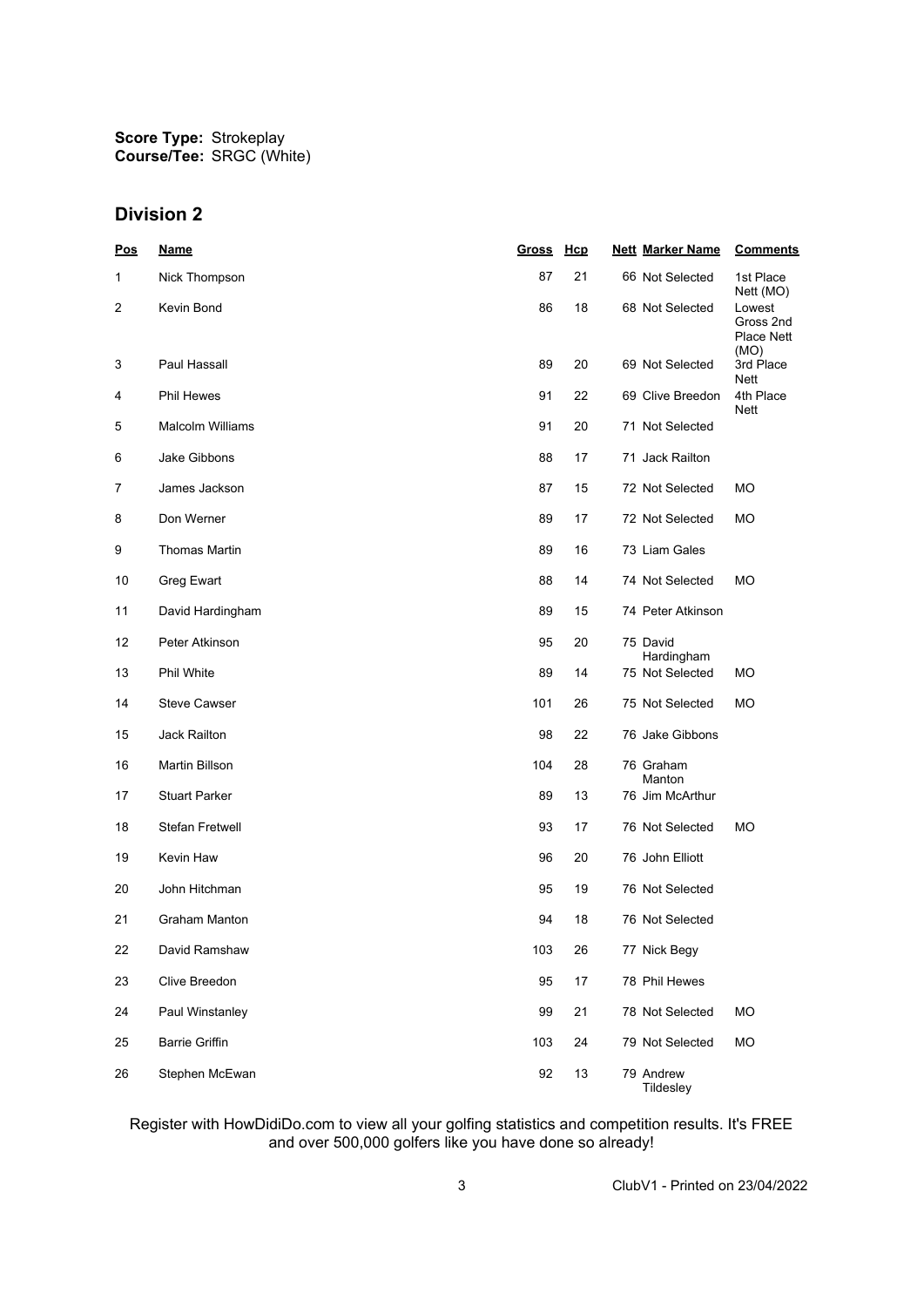**Score Type: Course/Tee:** Strokeplay SRGC (White)

## **Division 2**

| <b>Pos</b> | <b>Name</b>           | Gross     | Hcp | <b>Nett Marker Name</b> | <b>Comments</b> |
|------------|-----------------------|-----------|-----|-------------------------|-----------------|
| 27         | Anthony Meakin        | 98        | 19  | 79 Not Selected         | <b>MO</b>       |
| 28         | Jasvinder Obhi        | 108       | 28  | 80 Not Selected         | <b>MO</b>       |
| 29         | <b>Terry Haggerty</b> | 93        | 13  | 80 Not Selected         | <b>MO</b>       |
| 30         | Nick Begy             | 103       | 22  | 81 David<br>Ramshaw     |                 |
| 31         | <b>Brian White</b>    | 94        | 13  | 81 Not Selected         | <b>MO</b>       |
| 32         | <b>Garry Sentance</b> | 99        | 18  | 81 James Morgan         |                 |
| 33         | James Burley          | 100       | 19  | 81 Jay Trussler         |                 |
| 34         | David Hamilton        | 109       | 28  | 81 Not Selected         | <b>MO</b>       |
| 35         | David Hucknall        | 95        | 13  | 82 James Burley         |                 |
| 36         | Jack Gurney           | 97        | 15  | 82 Harry Gibbons        |                 |
| 37         | Kevin Bishop          | 111       | 28  | 83 Not Selected         | <b>MO</b>       |
| 38         | James Bonshor         | 104       | 21  | 83 Not Selected         | <b>MO</b>       |
| 39         | Simon Morley          | 103       | 20  | 83 Nick Begy            |                 |
| 40         | <b>Nigel Roberts</b>  | 98        | 14  | 84 Malcolm<br>Williams  |                 |
| 41         | lan Thomas            | 98        | 14  | 84 Not Selected         | <b>MO</b>       |
| 42         | Arthur Jack Wheeler   | 102       | 18  | 84 Not Selected         | <b>MO</b>       |
| 43         | Andrew Tildesley      | 101       | 13  | 88 Stephen<br>McEwan    |                 |
| 44         | Jay Trussler          | 113       | 24  | 89 Not Selected         | <b>MO</b>       |
| 45         | David Esswood         | <b>NR</b> | 13  | NR Not Selected         | <b>MO</b>       |
| 46         | <b>Mark Bailey</b>    | <b>NR</b> | 19  | NR Not Selected         | <b>MO</b>       |
| 47         | <b>Martin Cawser</b>  | NR.       | 13  | NR Not Selected         | <b>MO</b>       |